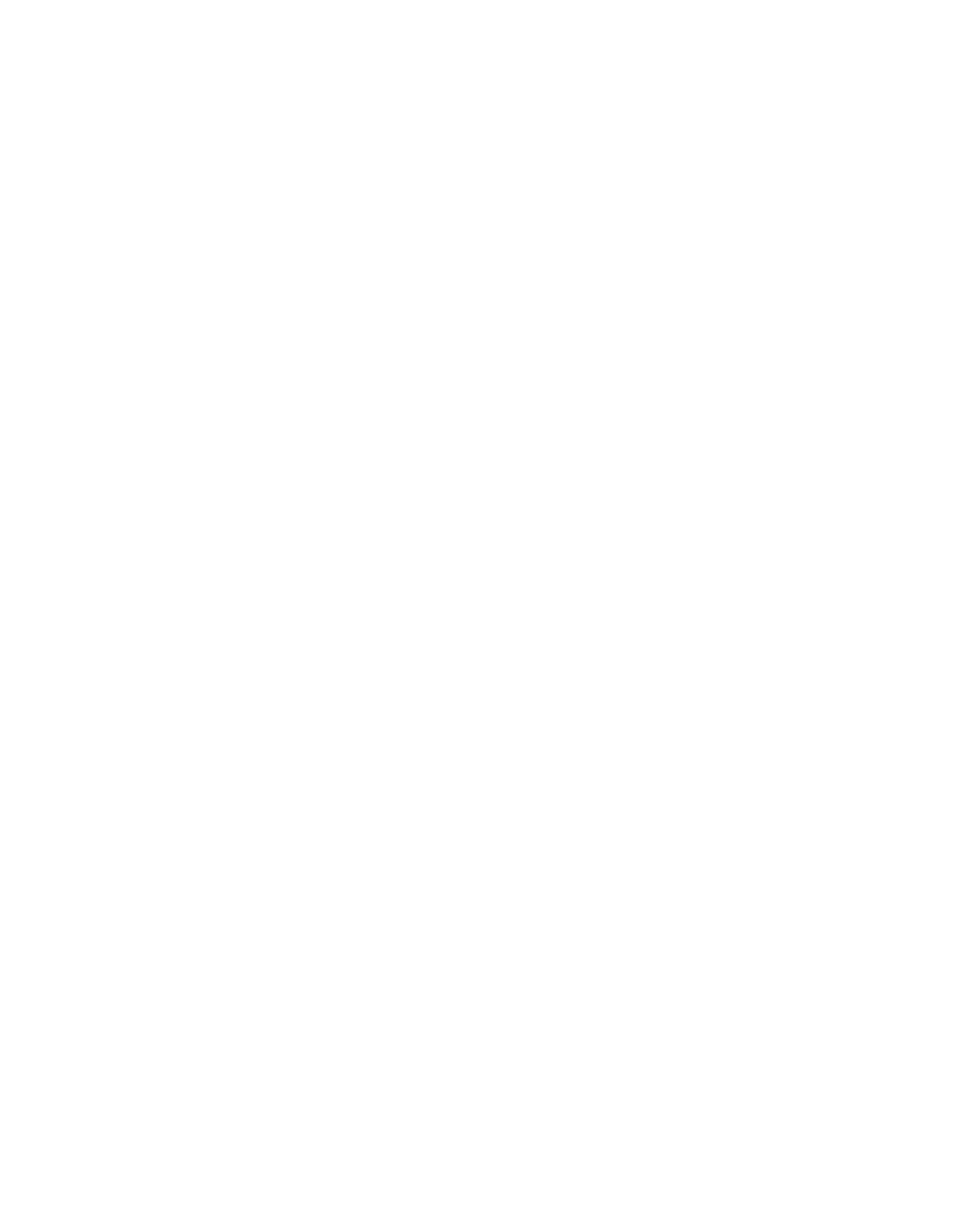# **Contents**

| 5.0 |     |                                                                    |  |
|-----|-----|--------------------------------------------------------------------|--|
|     | 5.1 |                                                                    |  |
|     | 5.2 | Federal Agencies and Washington State Department of Transportation |  |
|     |     |                                                                    |  |
|     | 5.3 |                                                                    |  |
|     | 5.4 |                                                                    |  |
|     | 5.5 |                                                                    |  |
|     | 5.6 |                                                                    |  |
|     | 5.7 |                                                                    |  |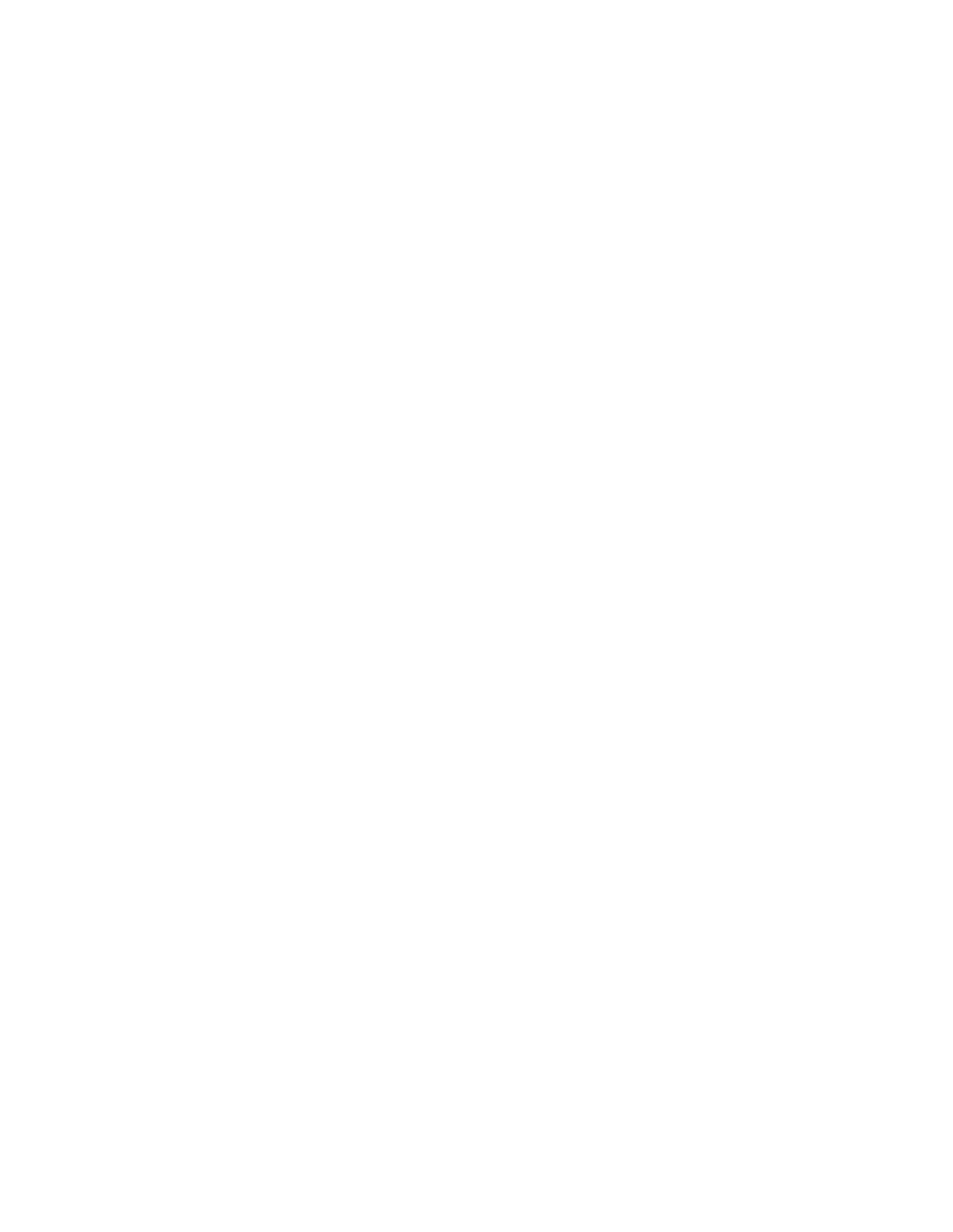# **5.0 Endangered Species Act and Mitigation**

#### <span id="page-4-0"></span>**Chapter Summary**

- Under Section 7 of the Endangered Species Act, federal agencies are directed to use their authority to support ESA programs for the conservation of listed species and the habitats upon which these species depend.
- Recovery of species is not achieved on a project-by-project basis.
- Section 7 requires action agencies to minimize the level of *take* associated with each project by avoiding or minimizing project impacts to species and habitats.
- There is no requirement that action agencies mitigate for incidental *take*.
- **For projects undergoing formal consultation, the addition of mitigation to** a project cannot result in an informal consultation. If *take* will occur, the project requires formal consultation.
- The Services cannot require major changes to projects, and any suggested changes to projects should be directly associated with anticipated impacts.
- **The Washington Department of Fish and Wildlife has the authority under** the hydraulics code to require mitigation for the protection of fish life.
- The U.S. Army Corps of Engineers has the authority to require mitigation of wetland impacts.
- **Local agencies have the authority to require mitigation of wetland and** stream impacts in accordance with their critical area ordinances.

## <span id="page-4-1"></span>**5.1 Purpose of the Endangered Species Act**

The purpose of the Endangered Species Act is to provide a means whereby the ecosystems upon which threatened and endangered species depend may be conserved, and to provide a program for the conservation of such species. Under Section  $7(a)(1)$  of the ESA, federal agencies are directed to utilize their authorities in furtherance of the purpose of this act by carrying out programs for the conservation of listed species.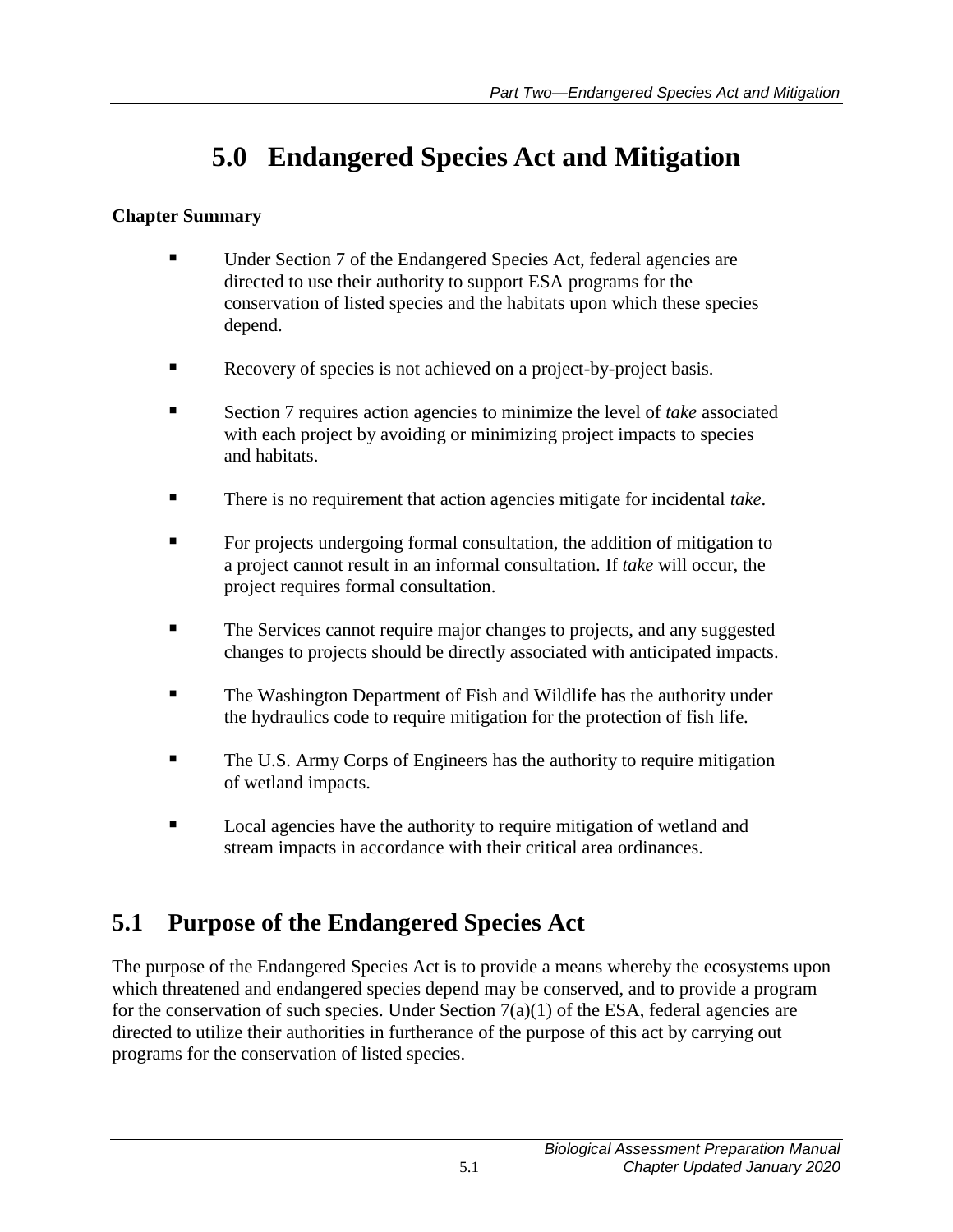#### <span id="page-5-0"></span>**5.2 Federal Agencies and Washington State Department of Transportation Programs to Support the Recovery of Listed Species**

The Washington State Department of Transportation (WSDOT) supports a fish passage replacement program within the agency. Under this multimillion-dollar program, which has been in place for many years, numerous fish passage barriers are replaced each year. Replacements were prioritized according to their level of benefit to fish.

In 2001, twenty-one northwest Washington tribes asked the U.S. District Court to find that the State of Washington has a treaty-based duty to preserve fish runs, and sought to compel the state to repair or replace culverts that impede salmon migration.

The court ruled in favor of the tribes and declared that the right of taking fish, secured to the tribes in the Stevens Treaties, imposes a duty upon the state to refrain from building or operating culverts under state-maintained roads that hinder fish passage and thereby reduce the number of fish that would otherwise be available for tribal harvest. The court further declared that the State of Washington currently owns and operates culverts that violate this duty.

A federal court injunction, issued March 2013, requires the state to significantly increase the effort for removing state-owned culverts that block habitat for salmon and steelhead by 2030.

In 2002, WSDOT established a collaborative process with Washington Department of Fish and Wildlife (WDFW) to address chronic environmental deficiencies (CED); locations along the state highway system where recent, frequent, and chronic maintenance and/or repairs to the state transportation infrastructure are causing impacts to fish and/or fish habitat. This program strives to develop long-term solutions for these problem areas. Additional information on both of these programs is available at [<http://www.wsdot.wa.gov/environment/environmental](http://www.wsdot.wa.gov/environment/environmental-technical/environmental-disciplines/stream-restoration)[technical/environmental-disciplines/stream-restoration>](http://www.wsdot.wa.gov/environment/environmental-technical/environmental-disciplines/stream-restoration).

WSDOT also actively supports research that contributes information useful to recover listed species. Among them are a statewide habitat connectivity assessment and a multi-pronged research effort to understand habitat connectivity east of Snoqualmie Pass, evaluating the effects of ferry terminal structures on fish migration, evaluating and minimizing noise impacts to aquatic species from pile installation, and establishing the fish passage requirements of juvenile salmonids. Additional information on the Environmental Research program is available at: [<http://www.wsdot.wa.gov/research/>](http://www.wsdot.wa.gov/research/).

FHWA has supported numerous studies, conferences, and projects focused on habitat connectivity, fish passage programs and standards, wetland restoration, and other environmental programs.

Neither agency supports recovering listed species on a project-by-project basis through Section 7 consultations.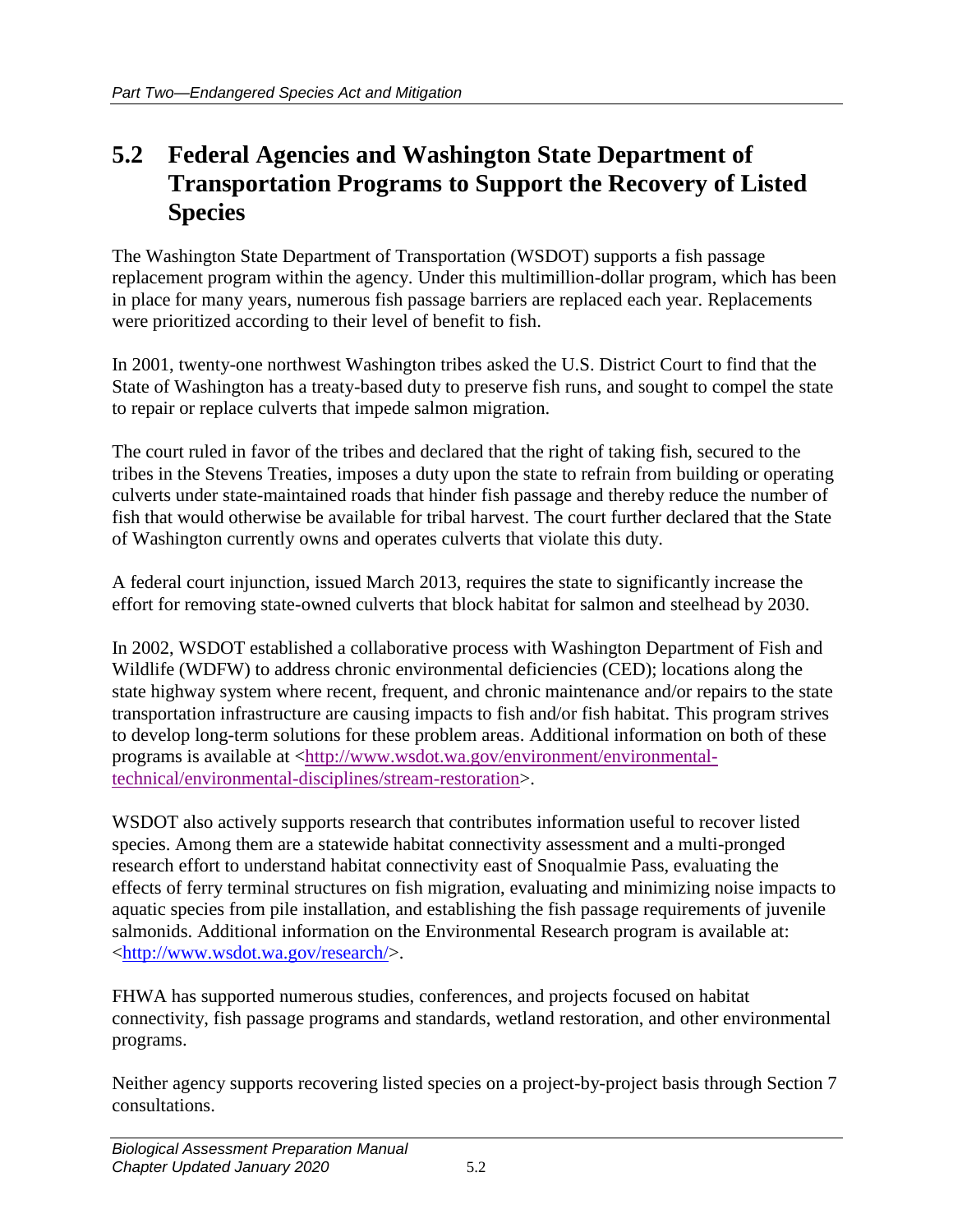# <span id="page-6-0"></span>**5.3 The Section 7 Consultation Process**

Under the Section 7 consultation process, the action agency is required to make an *effect determination*, that is, to determine the effect the project will have on a listed species. Section 7 requires action agencies to minimize the level of *take* associated with each project. There is no requirement that the action agency mitigate for incidental *take*. In this regard, ESA is different from other environmental regulations such as wetland regulations, which require mitigation for impacts.

However, the concepts of avoidance and minimization of impacts are important parts of project planning and implementation, playing a large role in the determination of effect. For example, if a project occurs during the sensitive nesting season and is out of sight of a spotted owl nest site or an occupied marbled murrelet nest stand but will use heavy equipment within the disturbance threshold distance of the nest site or stand, the project will result in an adverse effect on the species and therefore will require formal consultation. The same is true for a project that will complete in-water work while listed fish species are present.

However, if the project is timed to occur outside the sensitive nesting season or the migration period when fish are likely to be present, the effect determination will be *not likely to adversely affect* (NLTAA). This effect call allows the project to undergo the shorter informal consultation process. In these examples, it may not be possible to have a no effect call because the owls tend to be present year round, murrelets may visit their nesting stand throughout the year, and both species may elect to alter their behaviors during the project.

Unfortunately, there are circumstances when an adverse effect call must be made and the project must undergo formal consultation. Examples include long-term projects (e.g., a bridge replacement) or weather-dependent projects that are unable to avoid the sensitive nesting period. This is often the case for projects that require in-water work in waters that contain rearing steelhead or Chinook and where there is suitable rearing habitat in the project area. It is not possible to mitigate an adverse effect call down to a NLTAA call. If fish will be harassed by the in-water work or caught in nets and moved out of the work area, this meets the definition of *take*, and performing mitigation (such as replanting a riparian corridor or replacing a fish passage barrier) will not prevent take (prevent fish from being harassed or possibly harmed while being moved).

# <span id="page-6-1"></span>**5.4 What the Services Can Require**

When a proposed project is determined to have an adverse effect on listed species, the Services issue a biological opinion that may include reasonable and prudent measures that are mandatory and must be carried out by the action agency. These measures serve to minimize impacts on specific individuals or habitat affected by the action. The required measures should be developed in conjunction with the action agency and the applicant to ensure that they are reasonable, will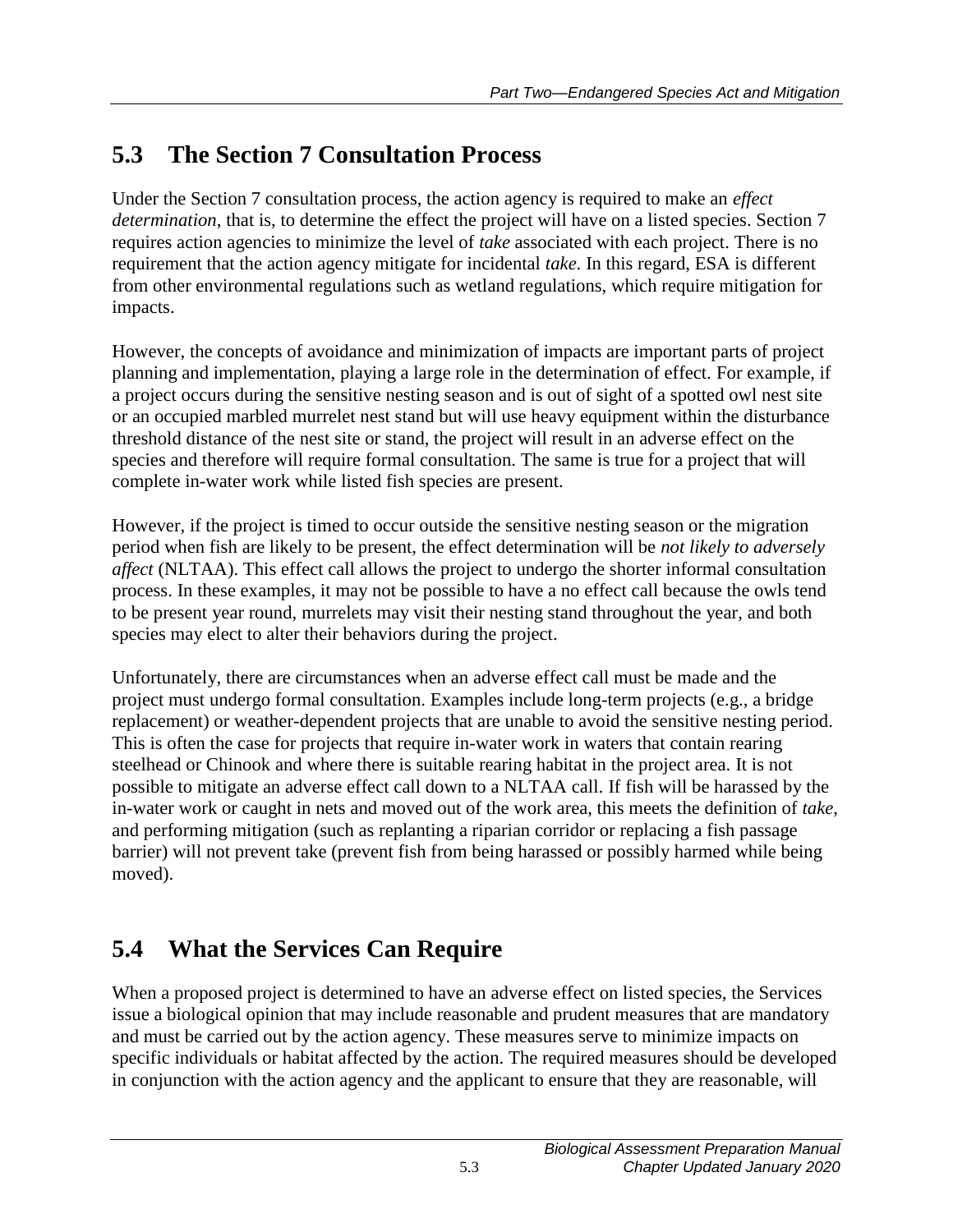result in only minor changes to the project, and are within the legal authority and jurisdiction of the agency to implement.

Reasonable and prudent measures may include narrowing the right-of-way to be disturbed, moving the location of temporary storage areas, or changing the scope, duration, and timing of the project.

Examples of unreasonable measures include asking a federal agency to implement a local county's riparian buffer protection ordinance, asking the applicant to make modifications to the property of another individual or agency, or asking the applicant to complete a research project on the life history and habitat utilization of a listed species.

### <span id="page-7-0"></span>**5.5 Agencies with the Authority to Require Mitigation**

WDFW has the authority under the hydraulics code to require mitigation for the protection of fish life. A hydraulic project approval (HPA) permit is required for work occurring within waters of the state. The habitat biologist issuing the permit determines what the mitigation will be, and it can include the correction of fish passage barriers, revegetation of stream banks disturbed during construction, or placement of large woody debris. If an HPA is required for a project, and mitigation is required as part of the HPA, then the mitigation becomes part of the project, and the impacts of the mitigation on listed species must be addressed in the BA.

In addition, local agencies can require mitigation for wetland and stream impacts in accordance with their critical areas ordinances. The U.S. Army Corps of Engineers also can require mitigation for wetland impacts. The mitigation becomes part of the project, and the effects of completing the mitigation must be addressed in the BA. The mitigation does not occur as a requirement of ESA; rather, it occurs as part of the project.

#### <span id="page-7-1"></span>**5.6 Mitigation Under the Endangered Species Act**

Sometimes agencies add mitigation to a project because of suggestions by the Services that unless the mitigation is completed, the project will need to undergo formal consultation (which is a very long process). In some cases it may be appropriate to make the suggested changes to a project, but in many cases it is not. Examples of suitable suggested changes include altering project timing to avoid or minimize impacts on species, or revegetating a stream bank that was disturbed by construction. Examples of unsuitable suggested changes include purchasing a conservation easement on a mile of stream bank to keep a riparian corridor intact, completing research on a species, and using soft structure methods to control bank or bridge scour that will result in compromising the safety of the structure or the traveling public. The Services cannot require major changes to projects, and any suggested changes to projects should be directly associated with anticipated impacts of the project. The action agency must recognize that the consultation process, whether formal or informal, is based on the effect call for a project.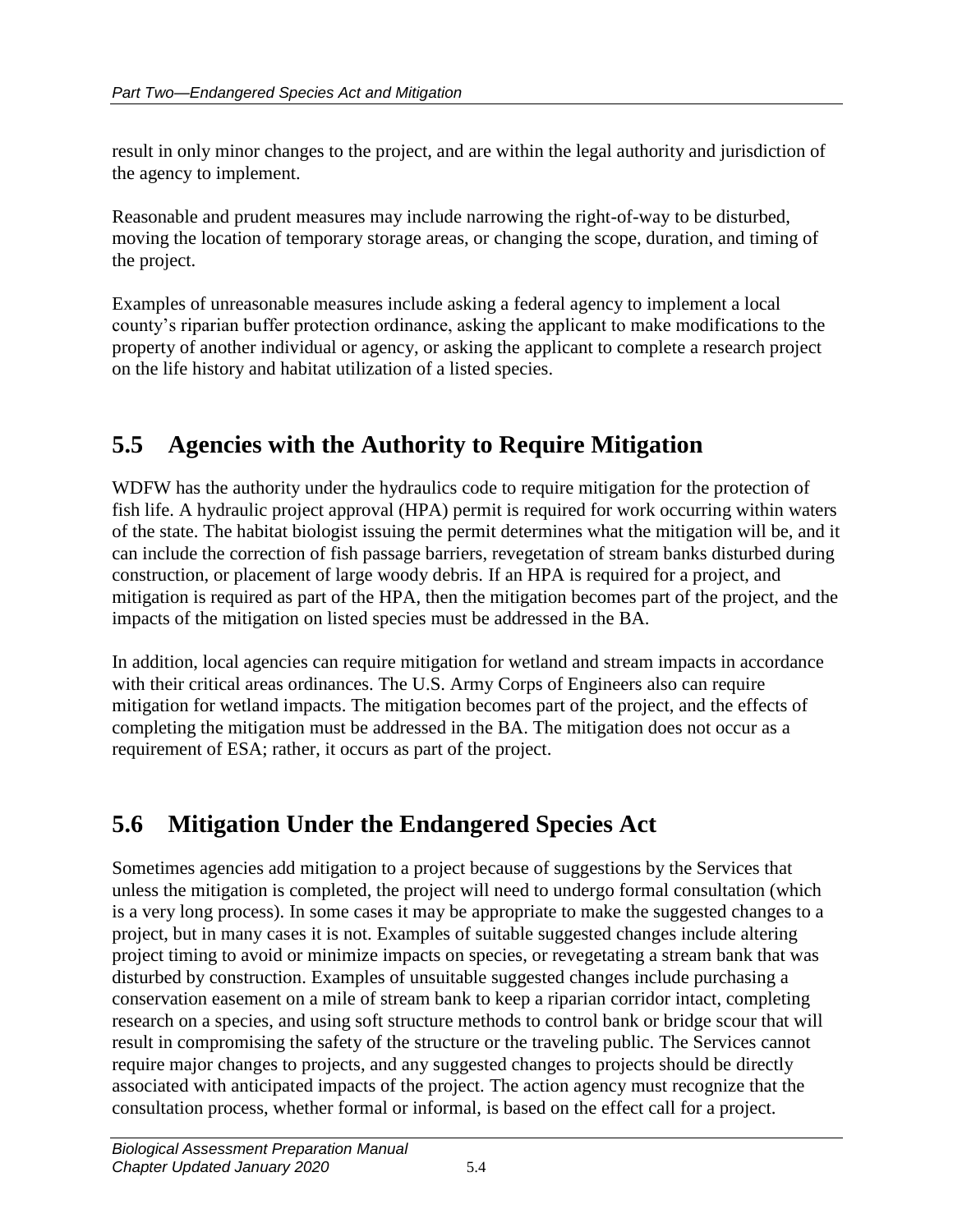### <span id="page-8-0"></span>**5.7 Why Action Agencies Should Help to Recover Listed Species**

Agencies should do what they can to help recover listed species. While restoration and enhancement activities should not be performed as mitigation for Section 7 consultations, they should be implemented where possible as part of the project. For example, when a paving or safety improvement project crosses a stream with a culvert that is a documented fish passage barrier, that culvert should be replaced as part of the project. The rationale for completing the project this way is that the barrier needs to be removed, and while the replacement may be scheduled for a later date, it is easier to do it as part of the proposed project as the equipment is already in place, and the new pavement will not be compromised in the future. The project is submitted to the Services with the fish passage barrier replacement as part of the project, not as mitigation for the project.